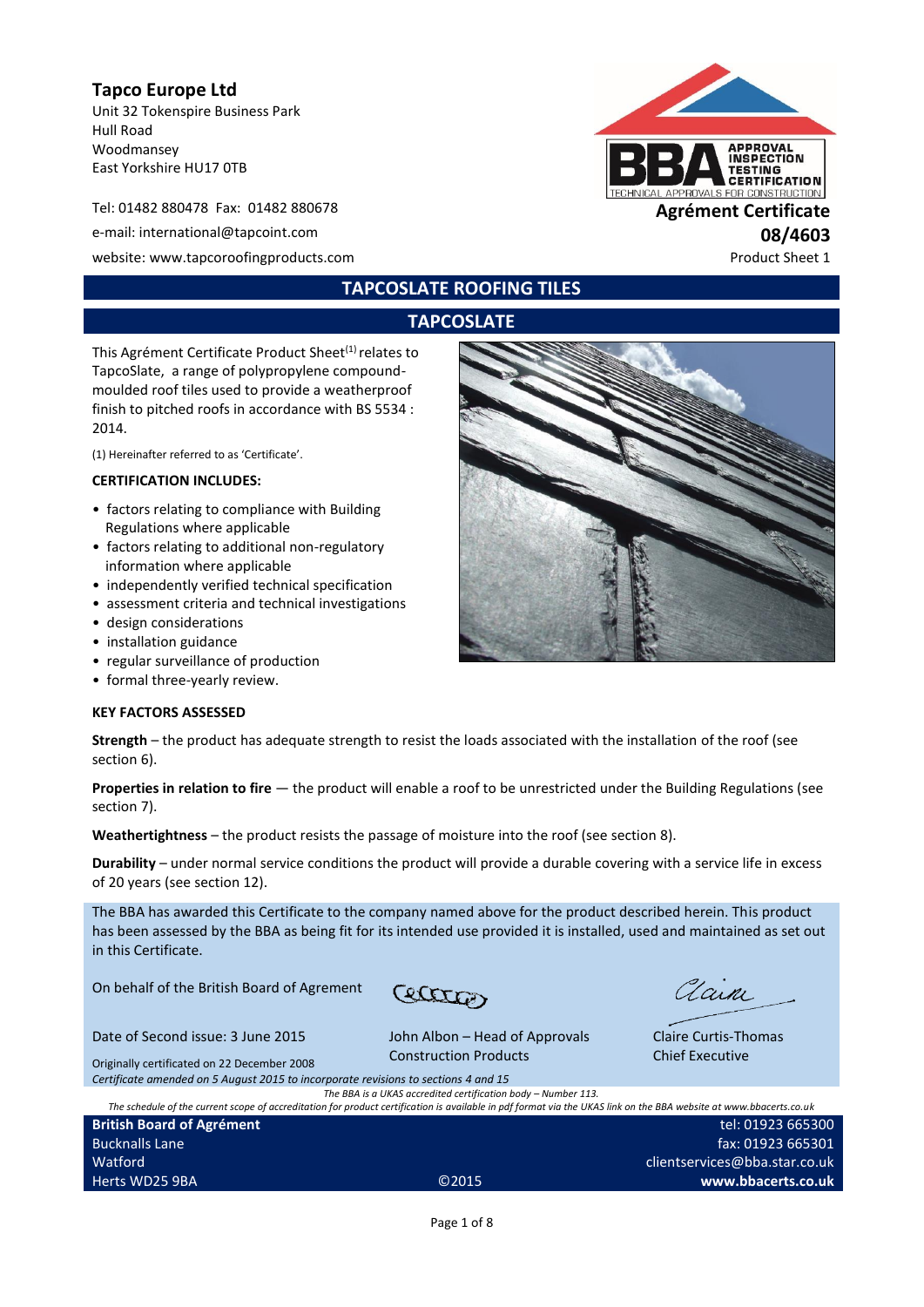# **Regulations**

In the opinion of the BBA, TapcoSlate, if installed, used and maintained in accordance with this Certificate, can satisfy or contribute to satisfying the relevant requirements of the following Building Regulations (the presence of a UK map indicates that the subject is related to the Building Regulations in the region or regions of the UK depicted):

|                                 |                         | The Building Regulations 2010 (England and Wales) (as amended)                                                                                                                       |
|---------------------------------|-------------------------|--------------------------------------------------------------------------------------------------------------------------------------------------------------------------------------|
|                                 |                         |                                                                                                                                                                                      |
| <b>Requirement:</b>             | B3(2)                   | Internal fire spread (structure)                                                                                                                                                     |
| <b>Requirement:</b><br>Comment: | B4(2)                   | <b>External fire spread</b><br>A roof incorporating the product has either an AA or AC classification and meets these                                                                |
|                                 |                         | Requirements provided the installation complies with the conditions set out in section                                                                                               |
|                                 |                         | 4.2 of this Certificate. See section 7 of this Certificate.                                                                                                                          |
| <b>Requirement:</b>             | C2(b)                   | <b>Resistance to moisture</b>                                                                                                                                                        |
| Comment:                        |                         | A roof incorporating the product meets this Requirement provided the installation                                                                                                    |
|                                 |                         | complies with the conditions set out in section 4.2 of this Certificate. See section 8 of this<br>Certificate.                                                                       |
| <b>Regulation:</b>              | $\overline{\mathbf{z}}$ | <b>Materials and workmanship</b>                                                                                                                                                     |
| Comment:                        |                         | The product is acceptable. See section 10 and the Installation part of this Certificate.                                                                                             |
|                                 |                         | The Building (Scotland) Regulations 2004 (as amended)                                                                                                                                |
| <b>Regulation:</b>              | 8(1)(2)                 | Durability, workmanship and fitness of materials                                                                                                                                     |
| Comment:                        |                         | The use of the product can contribute to a roof satisfying this Regulation. See sections 9                                                                                           |
|                                 |                         | and 10 and the Installation part of this Certificate.                                                                                                                                |
| <b>Regulation:</b>              | $9$                     | <b>Building standards applicable to construction</b>                                                                                                                                 |
| Standard:                       | 2.1                     | Compartmentation                                                                                                                                                                     |
| Standard:<br>Comment:           | 2.2                     | Separation<br>The product can contribute to satisfying these Standards, provided the installation                                                                                    |
|                                 |                         | complies with the conditions set out in section 4.2 of this Certificate, with reference to                                                                                           |
|                                 |                         | clauses 2.1.15 <sup>(2)</sup> , 2.2.7 <sup>(2)</sup> and 2.2.10 <sup>(1)</sup> . See section 7 of this Certificate.                                                                  |
| Standard:                       | 2.6                     | Spread to neighbouring buildings                                                                                                                                                     |
| Standard:                       | 2.8                     | Spread from neighbouring buildings                                                                                                                                                   |
| Comment:                        |                         | A roof incorporating the product is unrestricted under these Standards, provided the<br>installation complies with the conditions set out in section 4.2 of this Certificate, with   |
|                                 |                         | reference to clauses 2.6.4 <sup>(1)(2)</sup> and 2.8.1 <sup>(1)(2)</sup> respectively. See section 7 of this Certificate.                                                            |
| Standard:                       | 3.10                    | Precipitation                                                                                                                                                                        |
| Comment:                        |                         | The product will contribute to a roof satisfying this Standard, with reference to clauses                                                                                            |
|                                 |                         | $3.10.1^{(1)(2)}$ and $3.10.8^{(1)(2)}$ . See section 8 of this Certificate.                                                                                                         |
| Standard:                       | 7.1(a)                  | Statement of sustainability                                                                                                                                                          |
| Comment:                        |                         | The product can contribute to meeting the relevant requirements of Regulation 9,                                                                                                     |
|                                 |                         | Standards 1 to 6 and therefore will contribute to a construction meeting a bronze level<br>of sustainability as defined in this Standard.                                            |
|                                 |                         |                                                                                                                                                                                      |
| <b>Regulation:</b>              | 12                      | <b>Building standards applicable to conversions</b>                                                                                                                                  |
| Comment:                        |                         | Comments in relation to this product under Regulation 9, Standards 1 to 6 also apply to<br>this Regulation, with reference to clause 0.12.1 $^{(1)(2)}$ and Schedule 6 $^{(1)(2)}$ . |
|                                 |                         | (1) Technical Handbook (Domestic)                                                                                                                                                    |
|                                 |                         | (2) Technical Handbook (Non-Domestic).                                                                                                                                               |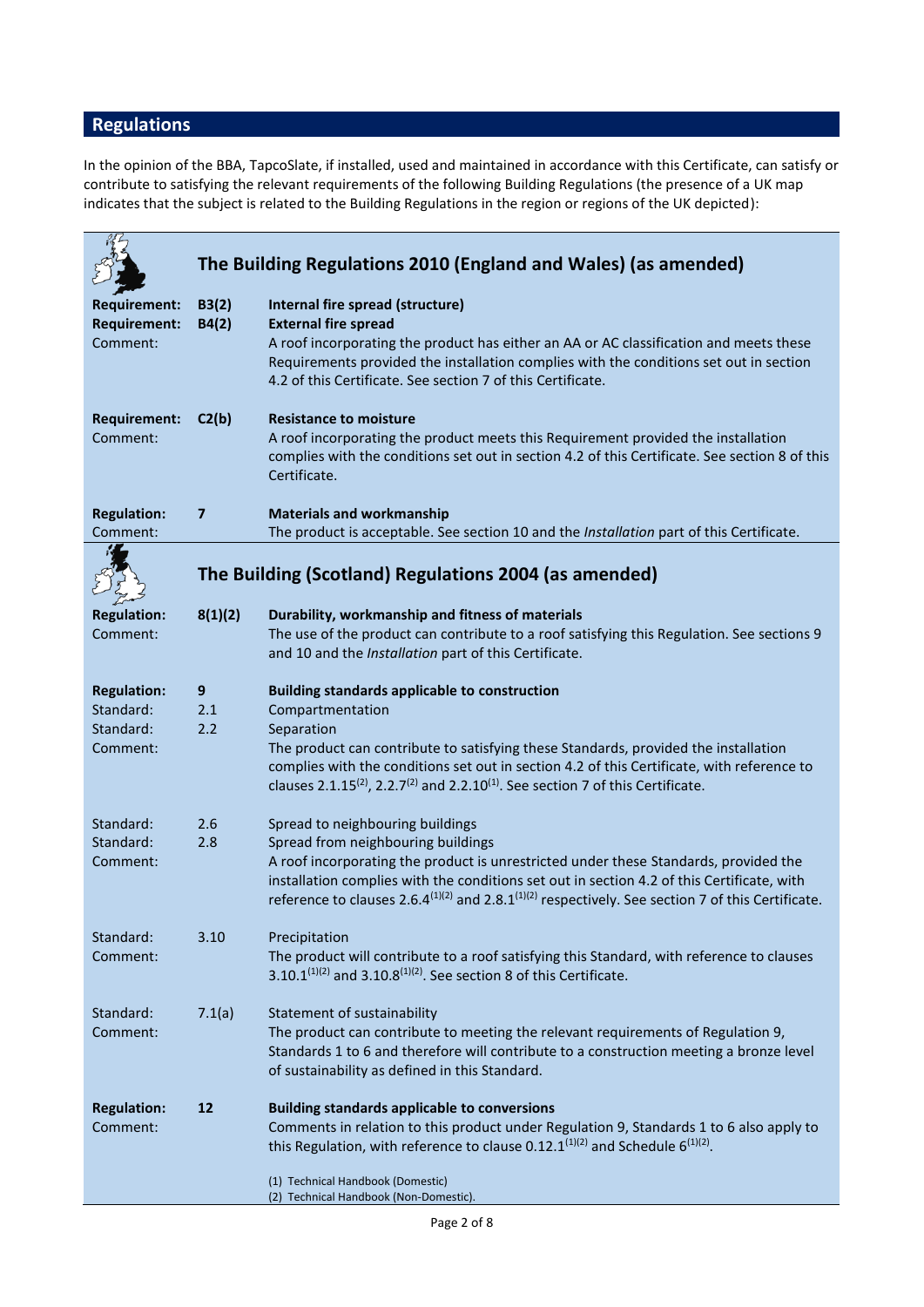|                    |             | The Building Regulations (Northern Ireland) 2012 (as amended)                                                                                        |  |  |
|--------------------|-------------|------------------------------------------------------------------------------------------------------------------------------------------------------|--|--|
| <b>Regulation:</b> | 23(a)(i)    | <b>Fitness of materials and workmanship</b>                                                                                                          |  |  |
| Comment:           | (iii)(b)(i) | The product is acceptable. See section 10 and the <i>Installation</i> part of this Certificate.                                                      |  |  |
| <b>Regulation:</b> | 28(b)       | Resistance to moisture and weather                                                                                                                   |  |  |
| Comment:           |             | The product can contribute to satisfying this Regulation. See section 6 of this Certificate.                                                         |  |  |
| <b>Regulation:</b> | 35(3)       | Internal fire spread – Structure                                                                                                                     |  |  |
| <b>Regulation:</b> | 36(b)       | <b>External fire spread</b>                                                                                                                          |  |  |
| Comment            |             | A roof incorporating the product has either an AA or AC classification and meets these                                                               |  |  |
|                    |             | Regulations provided the installation complies with the conditions set out in section 4.2<br>of this Certificate. See section 7 of this Certificate. |  |  |

# **Construction (Design and Management) Regulations 2015 Construction (Design and Management) Regulations (Northern Ireland) 2007**

Information in this Certificate may assist the client, Principal Designer/CDM co-ordinator, designer and contractors to address their obligations under these Regulations.

See sections: 1 *Description* (1.1) and 14 *Health and Safety* of this Certificate.

## **Additional Information**

#### **NHBC Standards 2014**

NHBC accepts the use of TapcoSlate, provided it is installed, used and maintained in accordance with this Certificate, in relation to NHBC Standards, Chapter 7.2 *Pitched roofs*.

## **Technical Specification**

#### **1 Description**

1.1 TapcoSlate comprises polypropylene compound, fillers and pigments. The product has the following nominal characteristics:

| Dimensions (mm)               | 445 x 305                                                                                                                                                                      |  |  |
|-------------------------------|--------------------------------------------------------------------------------------------------------------------------------------------------------------------------------|--|--|
| Nominal thickness (mm)        | top edge 7, bottom edge 3.5                                                                                                                                                    |  |  |
| Average density ( $kg·m-3$ )  | 1323                                                                                                                                                                           |  |  |
| Installed weight ( $kg·m-2$ ) | 13.5                                                                                                                                                                           |  |  |
| <b>Finishes</b>               | Six embossed pattern finishes                                                                                                                                                  |  |  |
| <b>Colours</b>                | Stone Black, Pewter Grey, Plum, Brick Red, Chestnut Brown, Mist Grey,<br>Brandywine, Red Rock, Olive, Sage Green, Grey/Black blend, Evergreen,<br>Ash Grey, Granite, Graphite. |  |  |

1.2 Slight colour variations may exist between batches, and therefore tiles should be randomised on site to achieve a consistent appearance when installed.

1.3 The tiles are marked for fixing in accordance with BS 5534 : 2014.

#### **2 Manufacture**

2.1 The product is manufactured by compression-moulding compound pellets made from polypropylene compound, fillers and pigments.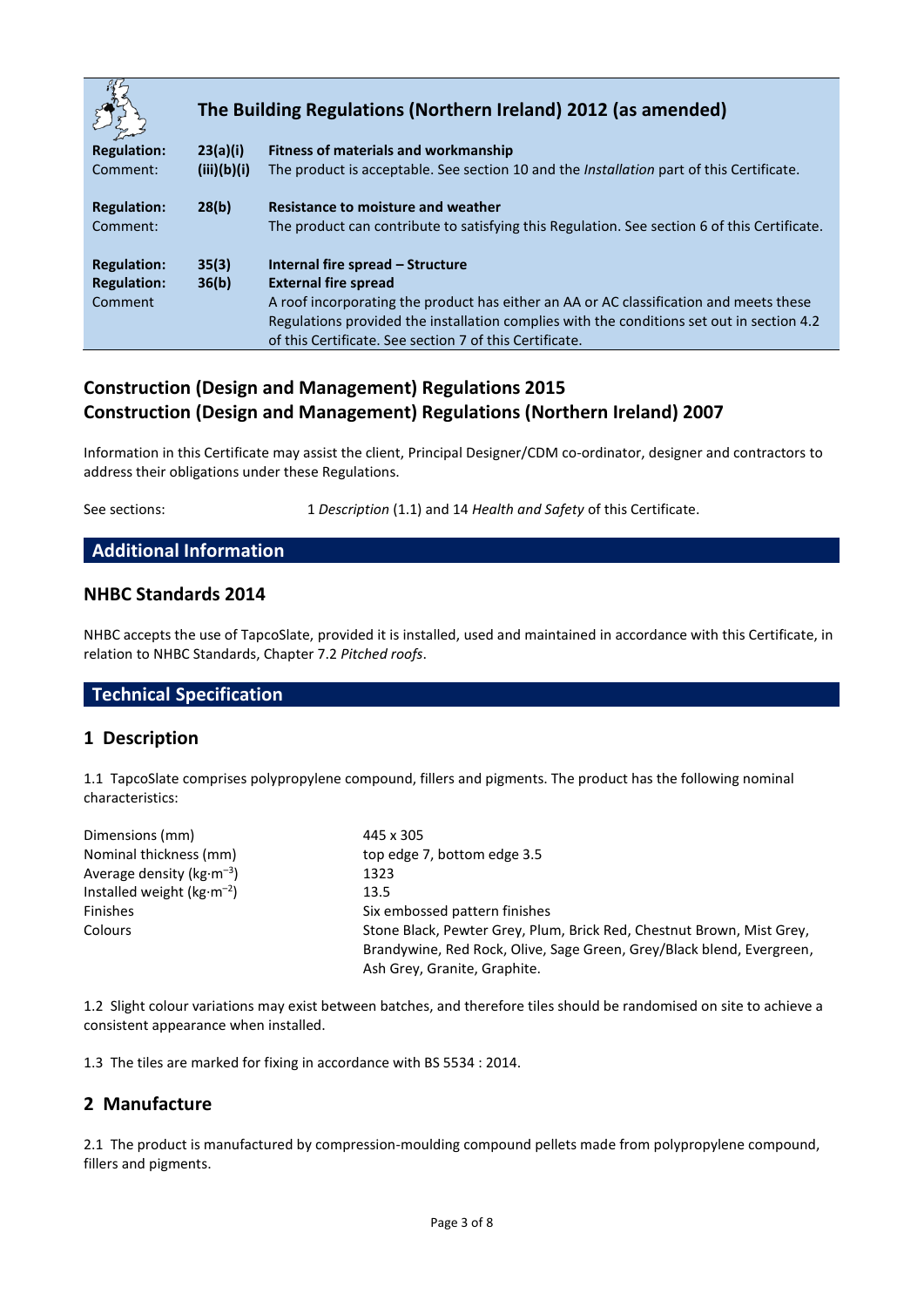2.2 As part of the assessment and ongoing surveillance of product quality, the BBA has:

- agreed with the manufacturer the quality control procedures and product testing to be undertaken
- assessed and agreed the quality control operated over batches of incoming materials
- monitored the production process and verified that it is in accordance with the documented process
- evaluated the process for management of nonconformities
- checked that equipment has been properly tested and calibrated
- undertaken to carry out the above measures on a regular basis through a surveillance process, to verify that the specifications and quality control being operated by the manufacturer are being maintained.

2.3 The management system of Tapco International has been assessed and registered as meeting the requirements of BS EN ISO 9001 : 2008 by NSF (Certificate C0178773-IS1).

2.4 The product is manufactured in the USA and marketed in the UK by the Certificate holder.

## **3 Delivery and site handling**

3.1 The tiles are delivered to site on pallets in bundles of 25, with 64 bundles comprising a completed pallet. They are protected by a polyester strapped cardboard hood and shrink-wrapped polythene cover.

3.2 The tiles should be stored on a dry, level base in a dry, protected area away from the possibility of damage.

3.3 The wrapping bears the product name. The BBA logo incorporating the number of this Certificate is printed in the technical literature.

#### **Assessment and Technical Investigations**

The following is a summary of the assessment and technical investigations carried out on TapcoSlate.

#### **Design Considerations**

#### **4 General**

4.1 TapcoSlate is satisfactory for use as a roof covering on conventional pitched timber roofs (felt-batten or fully boarded applications) with a rafter pitch of 14.5° and over. It is essential that such roofs are designed and constructed to incorporate the normal precautions to prevent moisture penetration and the formation of condensation (eg by adequate ventilation).



4.2 Roofs incorporating the tile and subject to the UK Building Regulations must be designed and constructed in accordance with the relevant recommendations of BS 5534 : 2014 and BS 8000-6 : 2013. In particular, the designer must follow the recommendations of BS 5534 : 2014 Clause 5.2 for structural stability, Clause 5.4 for rain and snow resistance, Clause 5.4.2 for roof pitch, head-laps and side-laps, and Clause 5.9.2 for condensation, and must select a construction appropriate to its location, paying due attention to design detailing, workmanship and materials to be used.

## **5 Practicability of installation**

The tiles can be readily installed by roofers/tilers experienced with this type of product.

## **6 Strength**

6.1 The tiles have adequate resistance to damage during site handling and installation using conventional roofing methods.

6.2 The product has a mean bending moment of 96 Nm·m<sup>-1</sup> width and a wet bending strength of 36 N·mm<sup>-2</sup> (average of both directions).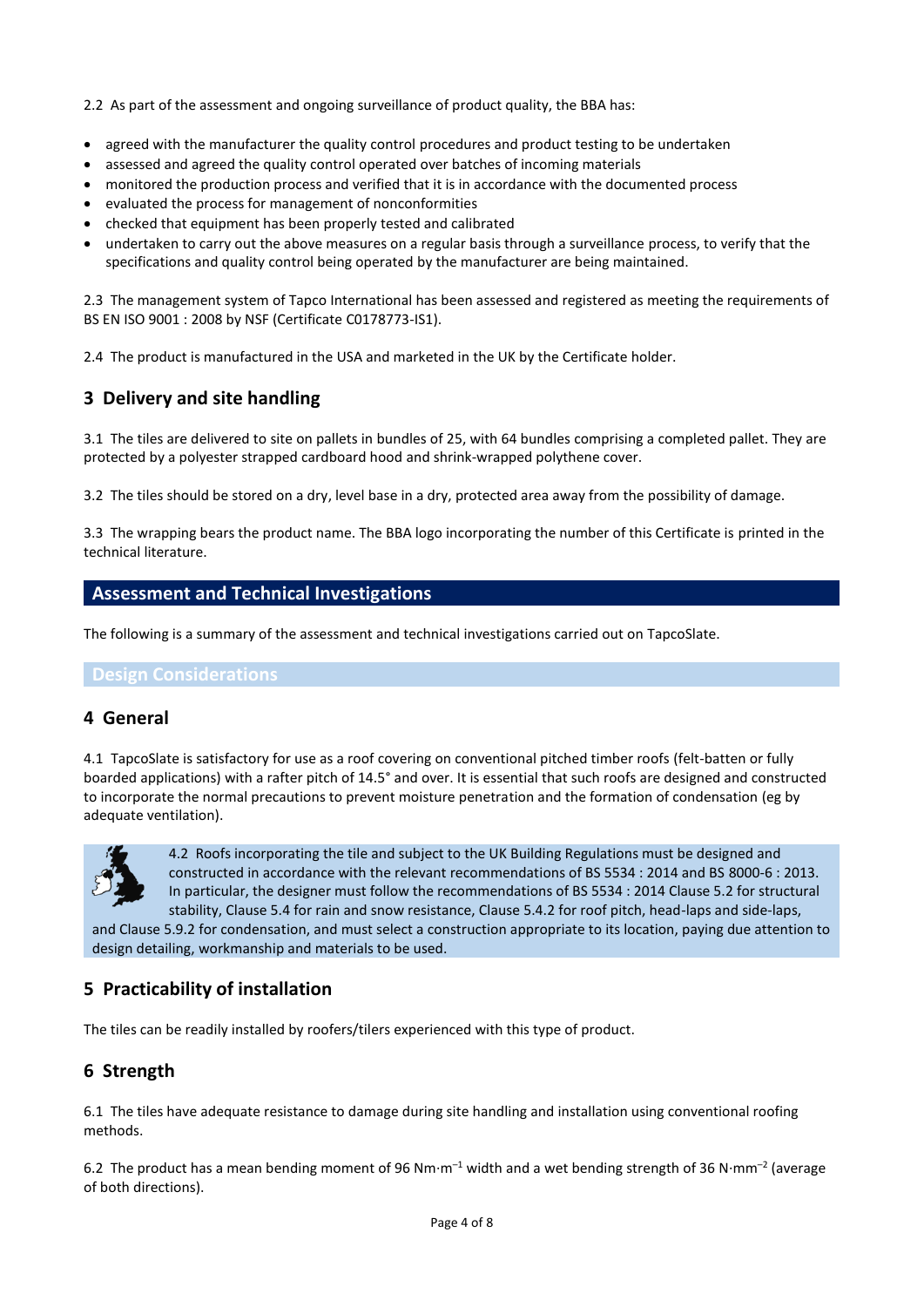6.3 The product has adequate resistance to the wind and snow loads likely to be encountered in service. In situations where high local loads may occur, the designer must seek the advice of the manufacturer. Consideration must also be given to the guidance contained in BRE Digest 439 *Roof loads due to local drifting of snow*.

## **7 Properties in relation to fire**



When tested in accordance with BS 476 -3 : 2004, the tiles, when mechanically fixed to an oriented strand board deck, achieved an EXT.S.AA designation. When installed on a batten and rafter system, the tiles achieved an EXT.S.AC designation. A roof incorporating the tiles is designated either AA or AC and is consequently unrestricted by the relevant requirements of the national Building Regulations.

## **8 Weathertightness**

8.1 After 24 hours' immersion in water, the product has a water absorption of 0.02%.

8.2 When used in conjunction with a suitable roof tile underlay or sarking, the tiles will provide a roof covering with satisfactory resistance to the passage of rain or snow.

8.3 Temporary curling of the tiles may occur during sudden rain showers and following periods of high temperatures. This observed effect is not permanent and should not affect the weathertightness of the roof.

#### **9 Maintenance**



9.1 Roofs covered with the product must be visually inspected twice a year to ensure continued performance, as is good practice with all roofs. Any damaged tiles must be replaced in accordance with section 15.

9.2 Care is required when carrying out maintenance work on tile roofs, and the recommendations contained in BS 5534 : 2014, Clause 6.14 *Workmanship, repairs and maintenance*, and BS 8000-6 : 2013, Section 11, *Safety and general precautions* must be followed.

#### **10 Durability**

10.1 The tiles have an expected service life in excess of 20 years.

10.2 In common with all building materials used externally, extensive exposure to sunlight over the years will cause fading of the surface colouring.

#### **11 Reuse and recyclability**

The product contains polypropylene, which can be recycled.

#### **12 General**

12.1 The product is installed in accordance with the Certificate holder's instructions and relevant recommendations of BS 5534 : 2014 and BS 8000-6 : 2013, using conventional tiling techniques.

12.2 When used on large roof areas, the tiles should be randomly selected from different batches to ensure consistent appearance.

12.3 The roof space and batten space must be adequately ventilated in accordance with BS 5250 : 2011.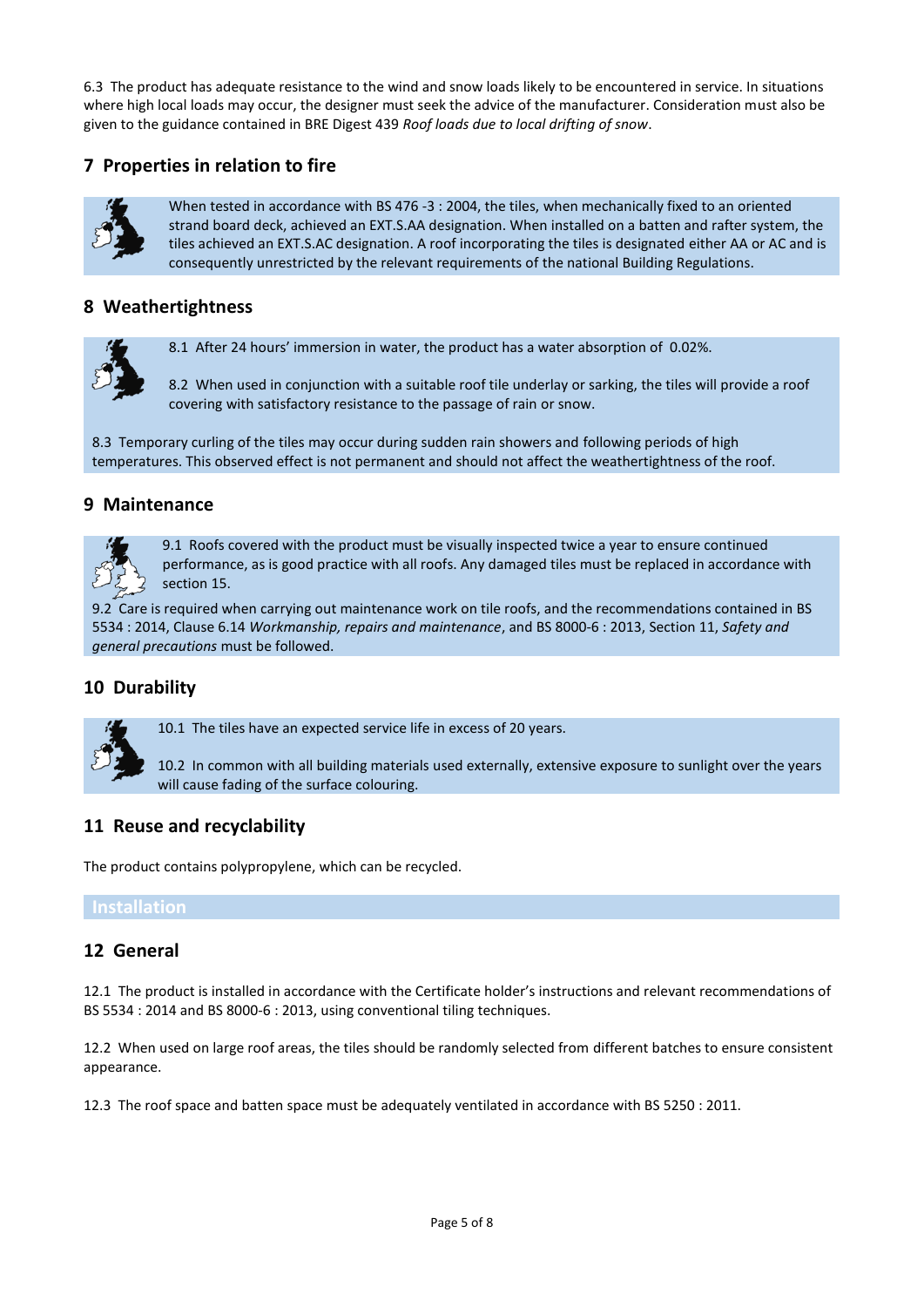## **13 Cutting**

The tiles may be cut (for use at eaves and valleys) with a sharp knife. The use of a chalk line to determine a straight edge for cutting is recommended for use with valley and hip details. Nails can be driven through the slate without the need for pre-drilling or punching.

## **14 Health and safety**

Any roof clad in tiles must be treated as fragile, and the recommendations in section 9 should be followed. Precautions should be taken to prevent danger to the public from falling broken or displaced tiles.

## **15 Procedure**

15.1 Tiles should be laid weather-face up with the first row of tiles fixed using two stainless steel nails, as the eaves course.

15.2 Care is required to ensure that nails are not overdriven. Nails should be tapped rather than driven home.

15.3 Each course should be laid broken bonded with tails aligned. Spacer tabs on the product ensure that the butt joints are left slightly open with a gap of approximately 9 mm.

15.4 Each tile must be seated down correctly, adjacent to the previous one and with the course below. Butt joints between tiles must be properly constructed to provide the required degree of weathertightness and dimensional accuracy.

15.5 Where the tiles are to be used on an existing roof structure, the recommendations contained in BS 5534 : 2014, Section 6.14 *Workmanship*, *Repairs and Maintenance* and BS 8000-6 : 2013, Section 11, Clause 11.1.3 on re-covering must be followed. Consideration must also be given to the advice contained in BRE Defect Action Sheets DAS 124 : 1988 *Pitched roofs: Renovation of older type timber roofs — re-tiling or re-slating* and DAS 125 : 1988 *Pitched roofs: Re-tiling or re-slating older type timber roofs*.

15.6 Ridge and hip details should be completed using preformed tiles by following the Certificate holder's instructions.

#### **16 Repair**

Damaged tiles can be replaced by following the Certificate holder's instructions and the relevant sections of BS 5534 : 2014 and BS 8000-6 : 2013.

#### **Technical Investigations**

## **17 Tests**

17.1 Tests were carried out on the product, and the results assessed to determine:

- dimensions
- mechanical characteristics
- apparent density
- ash content
- dimensional stability
- impact resistance
- water absorption.
- 17.2 Tests were carried out on the product to determine the effects of:
- artificial weathering and colour stability
- prolonged water immersion and heating
- freeze/thaw cycling
- warm water immersion
- heat ageing at elevated temperatures
- heat/rain cycling.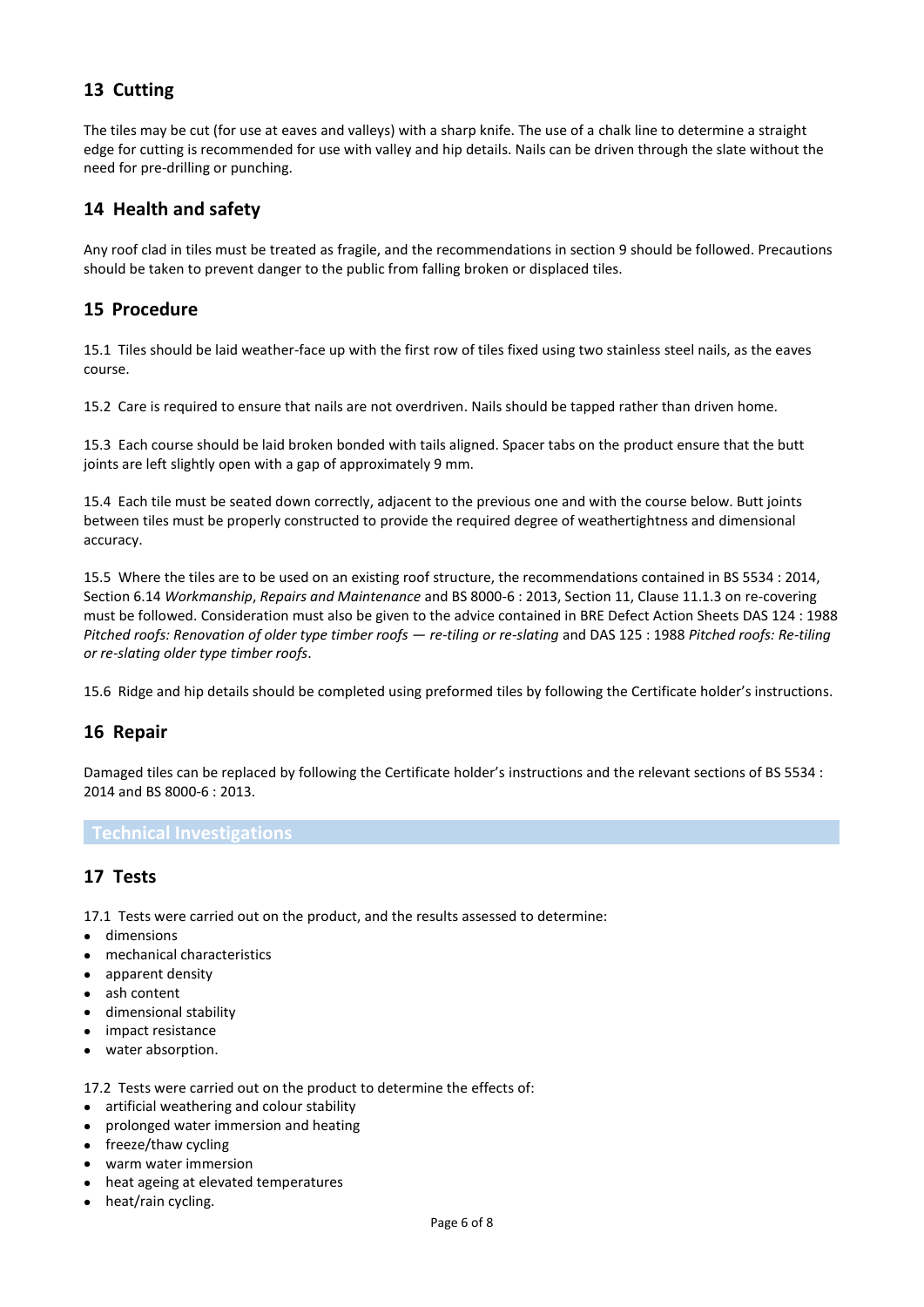## **18 Investigations**

18.1 An assessment was made of existing data from independent laboratories relating to:

- behaviour in relation to fire, to BS 476-3 : 2004
- wind uplift resistance
- driving rain performance.

18.2 The manufacturing process was evaluated, including the methods adopted for quality control, and details were obtained of the quality and composition of the materials used.

18.3 A visit to an existing site was conducted to assess the performance in use of the product installed at a roof pitch of 14.5° in a fully-boarded application.

## **Bibliography**

BS 476-3 : 2004 *Fire tests on building materials and structures — Classification and method of test for external fire exposure to roofs*

BS 5250 : 2011 *Code of practice for control of condensation in buildings*

BS 5534 : 2014 *Slating and tiling for pitched roofs and vertical cladding — Code of practice*

BS 8000-6 : 2013 *Workmanship on building sites — Code of practice for slating and tiling of roofs and walls*

BS EN 13859-1 : 2014 *Flexible sheets for waterproofing — Definitions and characteristics of underlays — Underlays for discontinuous roofing*

BS EN ISO 9001 : 2008 *Quality management systems — Requirements*